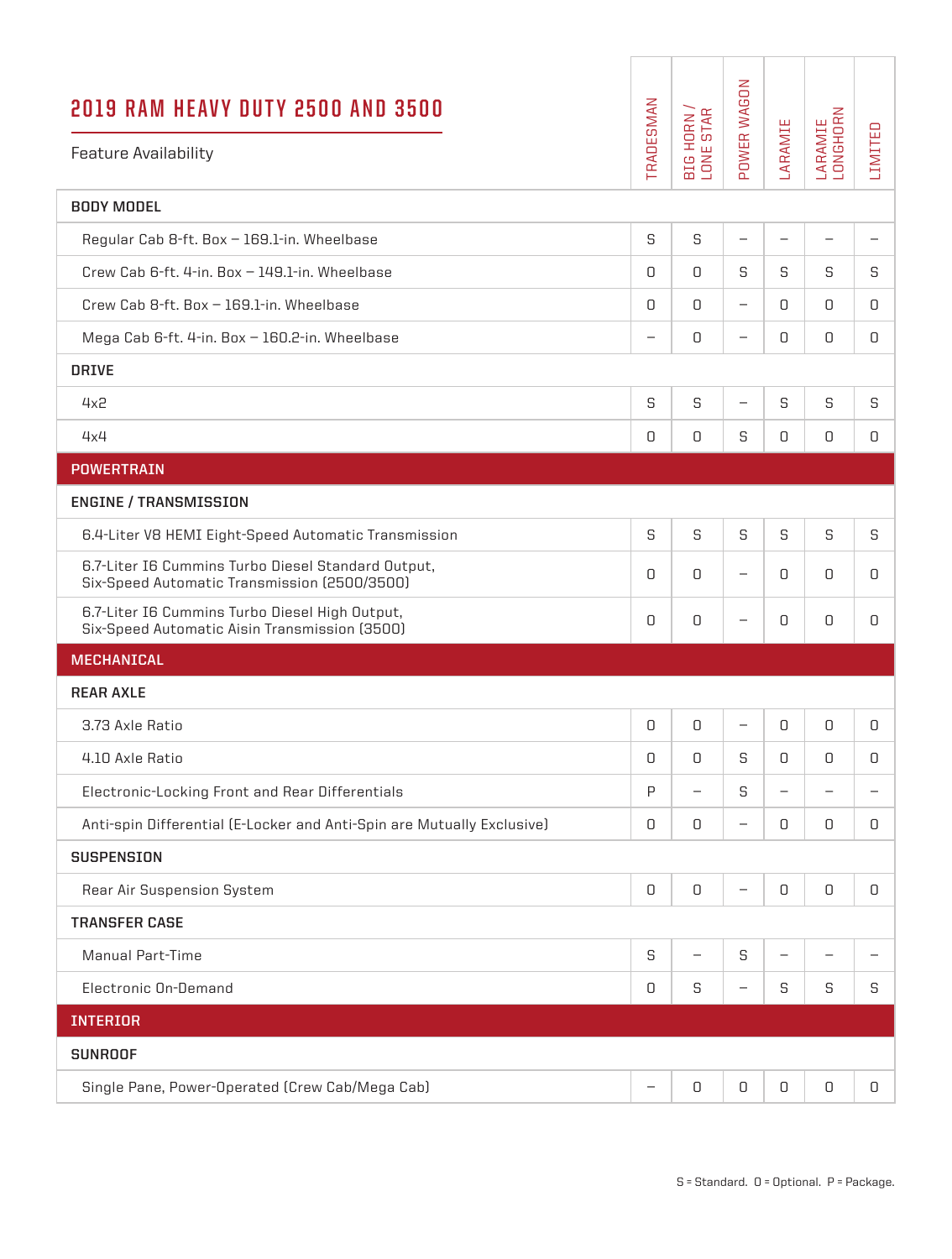| 2019 RAM HEAVY DUTY 2500 AND 3500<br><b>Feature Availability</b>                                            | TRADESMAN                | BIG HORN /<br>LONE STAR | POWER WAGON       | LARAMIE           | LARAMIE<br>LONGHORN      | LIMITED                  |
|-------------------------------------------------------------------------------------------------------------|--------------------------|-------------------------|-------------------|-------------------|--------------------------|--------------------------|
| <b>UCONNECT MULTIMEDIA</b>                                                                                  |                          |                         |                   |                   |                          |                          |
| <b>RADIOS</b>                                                                                               |                          |                         |                   |                   |                          |                          |
| Uconnect 5.0 AM/FM/Bluetooth                                                                                | S                        | S                       | $\qquad \qquad -$ | $\qquad \qquad -$ | $\overline{\phantom{0}}$ | $\overline{\phantom{0}}$ |
| Uconnect 8.4 AM/FM/Bluetooth/SiriusXM Radio                                                                 |                          | P                       | S                 | S                 | -                        |                          |
| Uconnect 8.4 AM/FM/Bluetooth/SiriusXM Radio/NAV/HD/CELL                                                     | $\overline{\phantom{0}}$ | 0                       | 0                 | 0/P               | S                        | 0                        |
| Uconnect 12-in, Radio                                                                                       |                          |                         | 0                 | 0                 | P                        | S                        |
| <b>SOUND SYSTEM</b>                                                                                         |                          |                         |                   |                   |                          |                          |
| Base 6-Speaker (4-Speaker Regular Cab)                                                                      | S                        | S                       | S                 | $\qquad \qquad -$ | $\overline{\phantom{0}}$ | $\overline{\phantom{m}}$ |
| Premium 10-Speaker (7-Speaker Regular Cab)                                                                  | $\overline{\phantom{m}}$ | 0                       | O/P               | S                 | S                        | S                        |
| Premium Plus 17-Speaker                                                                                     |                          |                         | 0                 | P                 | P                        | P                        |
| <b>SAFETY AND SECURITY</b>                                                                                  |                          |                         |                   |                   |                          |                          |
| <b>CAMERA</b>                                                                                               |                          |                         |                   |                   |                          |                          |
| ParkView Rear Backup Camera with Dynamic Gridlines, Center Lines and Zoom                                   | S                        | S                       | S                 | S                 | S                        | S                        |
| Surround View Camera Included in Tow Tech Group)                                                            | P                        | P                       | P                 | P                 | P                        | P                        |
| Cargo View Camera (Included in Tow Tech and Max Tow Groups)                                                 | P                        | O/P                     | O/P               | 0/P               | O/P                      | O/P                      |
| Aux remote Camera (MOPAR Camera Available at Dealer)                                                        | 0                        | 0                       | 0                 | 0                 | 0                        | 0                        |
| <b>ACTIVE FEATURES</b>                                                                                      |                          |                         |                   |                   |                          |                          |
| Blind Spot Monitoring with Rear Cross-Path (Included in Safety Group)                                       | P                        | O/P                     | O/P               | O/P               | O/P                      | S                        |
| Forward Collision Mitigation (Automatic Emergency Braking)<br>(Included in Advanced Safety Group)           | P                        | P                       | P                 | P                 | P                        | $\mathsf{P}$             |
| <b>PARKING SENSORS</b>                                                                                      |                          |                         |                   |                   |                          |                          |
| ParkSense Front and Rear Park Assist System with Rear ParkSense<br>(Requires Fog Lamps when Offered as LPO) |                          | O/P                     | S                 | S                 | S                        | S                        |
| <b>Front Park Sensors</b>                                                                                   | 0                        | 0                       | $\qquad \qquad -$ | -                 |                          | $\overline{\phantom{0}}$ |
| <b>TRAILER BRAKE CONTROLLER</b>                                                                             |                          |                         |                   |                   |                          |                          |
| Integrated Controller (Included in Max Tow Package)                                                         | O/P                      | S                       | S                 | S                 | S                        | S                        |
| <b>APPEARANCE PACKAGES</b>                                                                                  |                          |                         |                   |                   |                          |                          |
| <b>Body-Color Bumper Group</b>                                                                              |                          |                         |                   |                   | 0                        | 0                        |
| Front/Rear Bumper Painted Body Color                                                                        |                          |                         |                   |                   |                          |                          |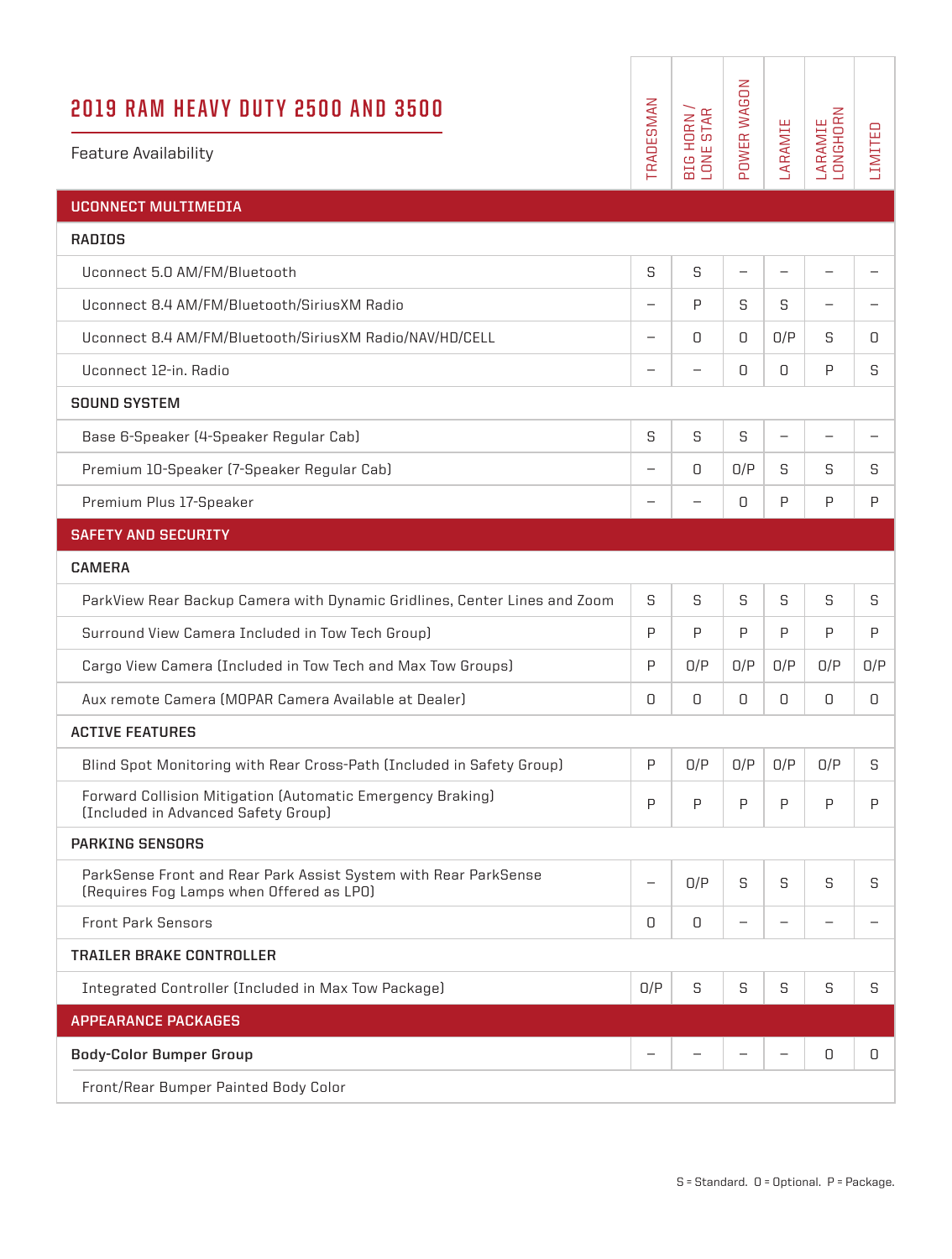| 2019 RAM HEAVY DUTY 2500 AND 3500<br><b>Feature Availability</b>                                                  | TRADESMAN                | <b>STAR</b><br>BIG HORN /<br>LONE STAR | POWER WAGON | LARAMIE | LARAMIE<br>LONGHORN | LIMITED |
|-------------------------------------------------------------------------------------------------------------------|--------------------------|----------------------------------------|-------------|---------|---------------------|---------|
|                                                                                                                   |                          |                                        |             |         |                     |         |
| <b>Chrome Appearance Group (Tradesman)</b>                                                                        | 0                        |                                        |             | -       |                     | -       |
| Chrome Front/Rear Bumper                                                                                          |                          |                                        |             |         |                     |         |
| Upper Header/Lower Applique - Chrome                                                                              |                          |                                        |             |         |                     |         |
| Tradesman Grille - Chrome Nostrils                                                                                |                          |                                        |             |         |                     |         |
| Steel Chrome-Clad Wheels 18-in. X 8-in. (Single Rear Wheel)                                                       |                          |                                        |             |         |                     |         |
| Steel Wheel with Chrome Clad 17-in, X 6in, (Dual Rear Wheel)                                                      |                          |                                        |             |         |                     |         |
| <b>Chrome Appearance Group (Laramie)</b>                                                                          |                          |                                        |             | 0       |                     |         |
| Chrome Side Steps, Flat, Wheel-to-Wheel                                                                           |                          |                                        |             |         |                     |         |
| <b>Chrome Belt Molding</b>                                                                                        |                          |                                        |             |         |                     |         |
| <b>Chrome Tow Hooks</b>                                                                                           |                          |                                        |             |         |                     |         |
| <b>Night Appearance Package</b>                                                                                   | $\overline{\phantom{0}}$ | 0                                      | -           | 0       |                     |         |
| (Includes All Sport Appearance Content)                                                                           |                          |                                        |             |         |                     |         |
| (Available Colors: Black, Bright White, Pearl White, Flame Red,<br>Billet Silver, Granite Crystal, Delmonico Red) |                          |                                        |             |         |                     |         |
| Black 20-in. Wheels (NAW Dual Rear Wheel)                                                                         |                          |                                        |             |         |                     |         |
| LT285/60R20E OWL Firestone Transforce AT On/Off-Road Tires                                                        |                          |                                        |             |         |                     |         |
| <b>Black Mirrors (Laramie only)</b>                                                                               |                          |                                        |             |         |                     |         |
| <b>Black Headlamp Bezel</b><br>(Base Lamp on Big Horn/Lone Star, Mid Lamp on Laramie)                             |                          |                                        |             |         |                     |         |
| Black Tail Lamp Bezel<br>(Base Lamp on Big Horn/Lone Star, LED Lamp on Laramie)                                   |                          |                                        |             |         |                     |         |
| Black Grille - Gloss Black Nostrils/Gloss Black Billets                                                           |                          |                                        |             |         |                     |         |
| <b>Black Ram Door Badge</b>                                                                                       |                          |                                        |             |         |                     |         |
| Black Big Horn/Lone Star/Laramie Badge                                                                            |                          |                                        |             |         |                     |         |
| Black Ram Head Badge on Tailgate                                                                                  |                          |                                        |             |         |                     |         |
| <b>Black Front R-A-M Badge</b>                                                                                    |                          |                                        |             |         |                     |         |
| Black 2500/3500 Hood Badges                                                                                       |                          |                                        |             |         |                     |         |
| Black 6.4L HEMI Badge (6.4L only)                                                                                 |                          |                                        |             |         |                     |         |
| Black Cummins Diesel Badge (6.7L only)                                                                            |                          |                                        |             |         |                     |         |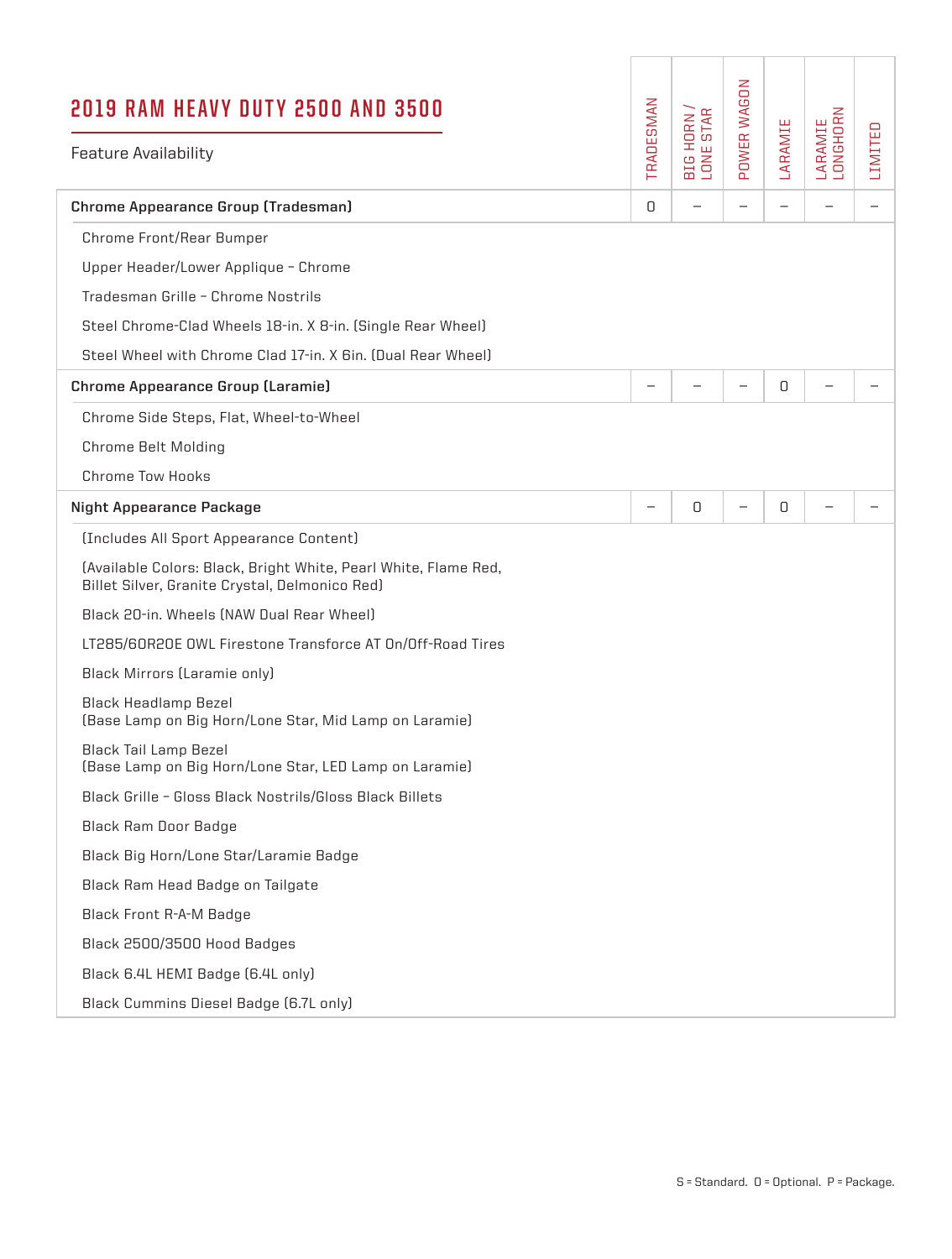| 2019 RAM HEAVY DUTY 2500 AND 3500<br><b>Feature Availability</b>                  | TRADESMAN                | <b>STAR</b><br>HORN<br>IE STAR<br><b>EIG</b><br>LONE | POWER WAGON              | LARAMIE | LARAMIE<br>LONGHORN      | LIMITED                  |
|-----------------------------------------------------------------------------------|--------------------------|------------------------------------------------------|--------------------------|---------|--------------------------|--------------------------|
| <b>Sport Appearance Package</b>                                                   | $\overline{\phantom{0}}$ | 0                                                    | $\overline{\phantom{m}}$ | 0       | $\overline{\phantom{0}}$ | $\overline{\phantom{0}}$ |
| Monotone Paint                                                                    |                          |                                                      |                          |         |                          |                          |
| Body Color Door Handles, Front/Rear Bumper                                        |                          |                                                      |                          |         |                          |                          |
| Upper Header/Lower Applique - Painted Body Color                                  |                          |                                                      |                          |         |                          |                          |
| Interior, Black with Black Headliner                                              |                          |                                                      |                          |         |                          |                          |
| ParkSense Front and Rear Park Assist System                                       |                          |                                                      |                          |         |                          |                          |
| (Big Horn/Lone Star only, Standard on Laramie)                                    |                          |                                                      |                          |         |                          |                          |
| 17-in. x 6-in. Polished Aluminum Wheels (Big Horn/Lone Star Dual Rear Wheel Only) |                          |                                                      |                          |         |                          |                          |
| <b>FUNCTIONAL PACKAGES</b>                                                        |                          |                                                      |                          |         |                          |                          |
| <b>Bed Utility Group</b>                                                          | 0                        | 0                                                    | 0                        | 0       |                          |                          |
| Bed Step, Deployable, Bed Lighting, Spray-In Bed Liner                            |                          |                                                      |                          |         |                          |                          |
| Box Delete (Regular Cab or Crew Cab)                                              | 0                        | 0                                                    |                          |         |                          |                          |
| (NAW: Mega Cab, Power Wagon Package)                                              |                          |                                                      |                          |         |                          |                          |
| <b>Cold Weather Group</b>                                                         | 0                        | 0                                                    |                          | 0       | 0                        | 0                        |
| <b>Block Heater</b>                                                               |                          |                                                      |                          |         |                          |                          |
| Winter Front Grille Cover                                                         |                          |                                                      |                          |         |                          |                          |
| <b>Comfort Group</b>                                                              |                          | 0                                                    |                          |         |                          |                          |
| Heated Front Seats and Heated Leather Wrapped Steering Wheel                      |                          |                                                      |                          |         |                          |                          |
| Dual Rear Wheel Group (3500 only)                                                 | 0                        | 0                                                    |                          | 0       | 0                        | 0                        |
| Rear Wheelhouse Liners                                                            |                          |                                                      |                          |         |                          |                          |
| Cab Mounted Clearance LED Lamps, Box and Rear Fender Mounted                      |                          |                                                      |                          |         |                          |                          |
| Fifth-Wheel/Gooseneck Prep Group                                                  | 0                        | 0                                                    | —                        | 0       | 0                        | 0                        |
| <b>Bed Mounted 7-Pin Connector</b>                                                |                          |                                                      |                          |         |                          |                          |
| Mounting Holes for Fifth-Wheel Hitch and Gooseneck Ball                           |                          |                                                      |                          |         |                          |                          |
| <b>Mounting Hole Covers</b>                                                       |                          |                                                      |                          |         |                          |                          |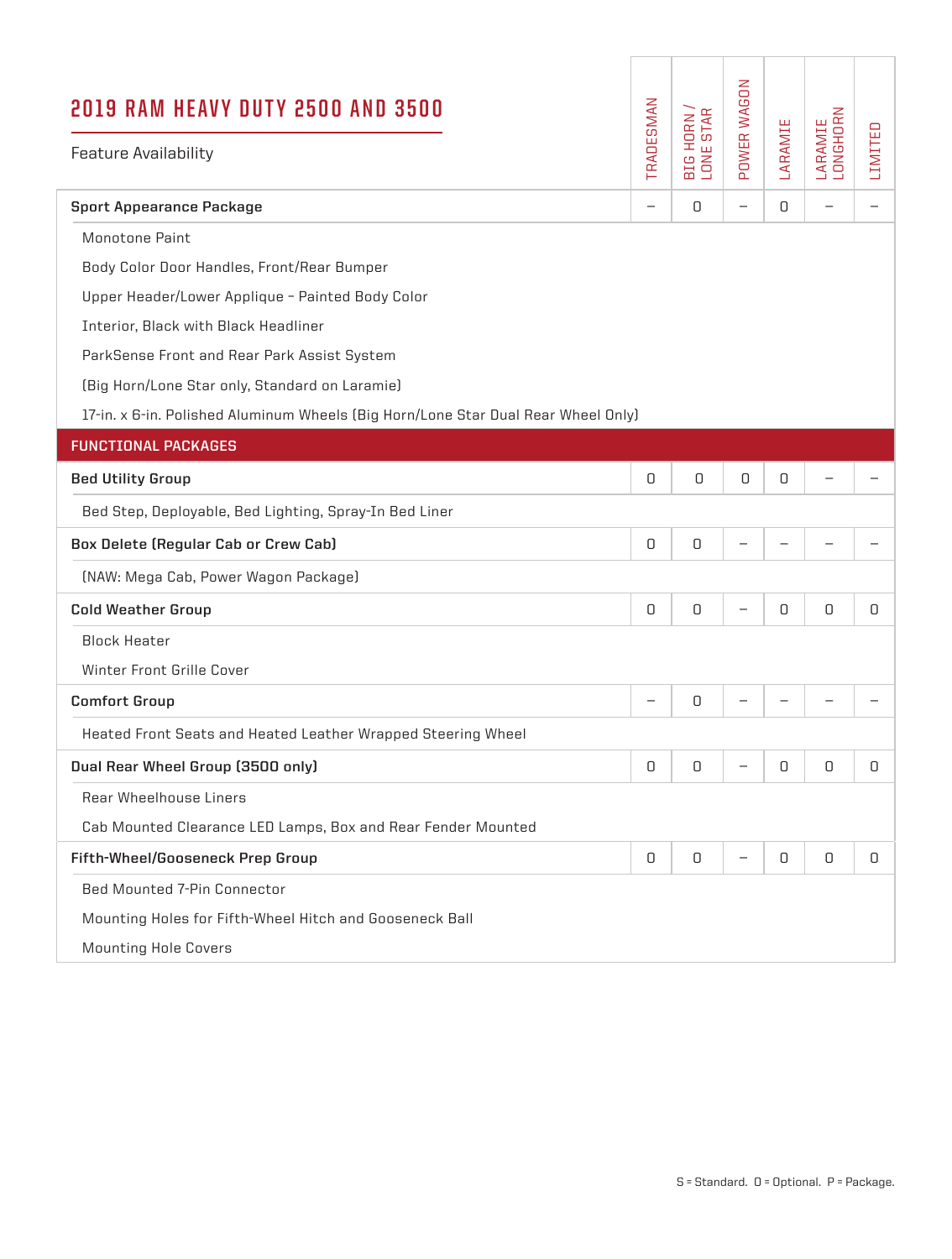| <b>2019 RAM HEAVY DUTY 2500 AND 3500</b><br><b>Feature Availability</b> | TRADESMAN | BIG HORN /<br>LONE STAR | POWER WAGON       | LARAMIE  | LARAMIE<br>LONGHORN | LIMITED |
|-------------------------------------------------------------------------|-----------|-------------------------|-------------------|----------|---------------------|---------|
| Max Tow Package (3500 only)                                             | $\Box$    | $\Omega$                | 0                 | $\Box$   | $\Omega$            | $\Box$  |
| Aisin Transmission                                                      |           |                         |                   |          |                     |         |
| 4.10:1 Rear Axle, Dual Rear Wheels                                      |           |                         |                   |          |                     |         |
| 30K 5th Wheel Hitch                                                     |           |                         |                   |          |                     |         |
| Auto Leveling Rear Air Suspension                                       |           |                         |                   |          |                     |         |
| 5th-Wheel/Gooseneck Prep Group                                          |           |                         |                   |          |                     |         |
| Cargo View Camera (NAW Tradesman)                                       |           |                         |                   |          |                     |         |
| Trailer Brake Controller                                                |           |                         |                   |          |                     |         |
| Daytime Running Lamps                                                   |           |                         |                   |          |                     |         |
| DOT Safety Kit                                                          |           |                         |                   |          |                     |         |
| Off-Road Group (4x4 2500 only)                                          | 0         | $\hbox{O}$              | $\qquad \qquad -$ | $\Omega$ | $\hbox{O}$          | $\cup$  |
| Front/Rear Bilstein Shock                                               |           |                         |                   |          |                     |         |
| Transfer Case Skid Plate                                                |           |                         |                   |          |                     |         |
| <b>Tow Hooks</b>                                                        |           |                         |                   |          |                     |         |
| <b>Hill Descent Control</b>                                             |           |                         |                   |          |                     |         |
| <b>All-Terrain Tires</b>                                                |           |                         |                   |          |                     |         |
| Off-Road Decal                                                          |           |                         |                   |          |                     |         |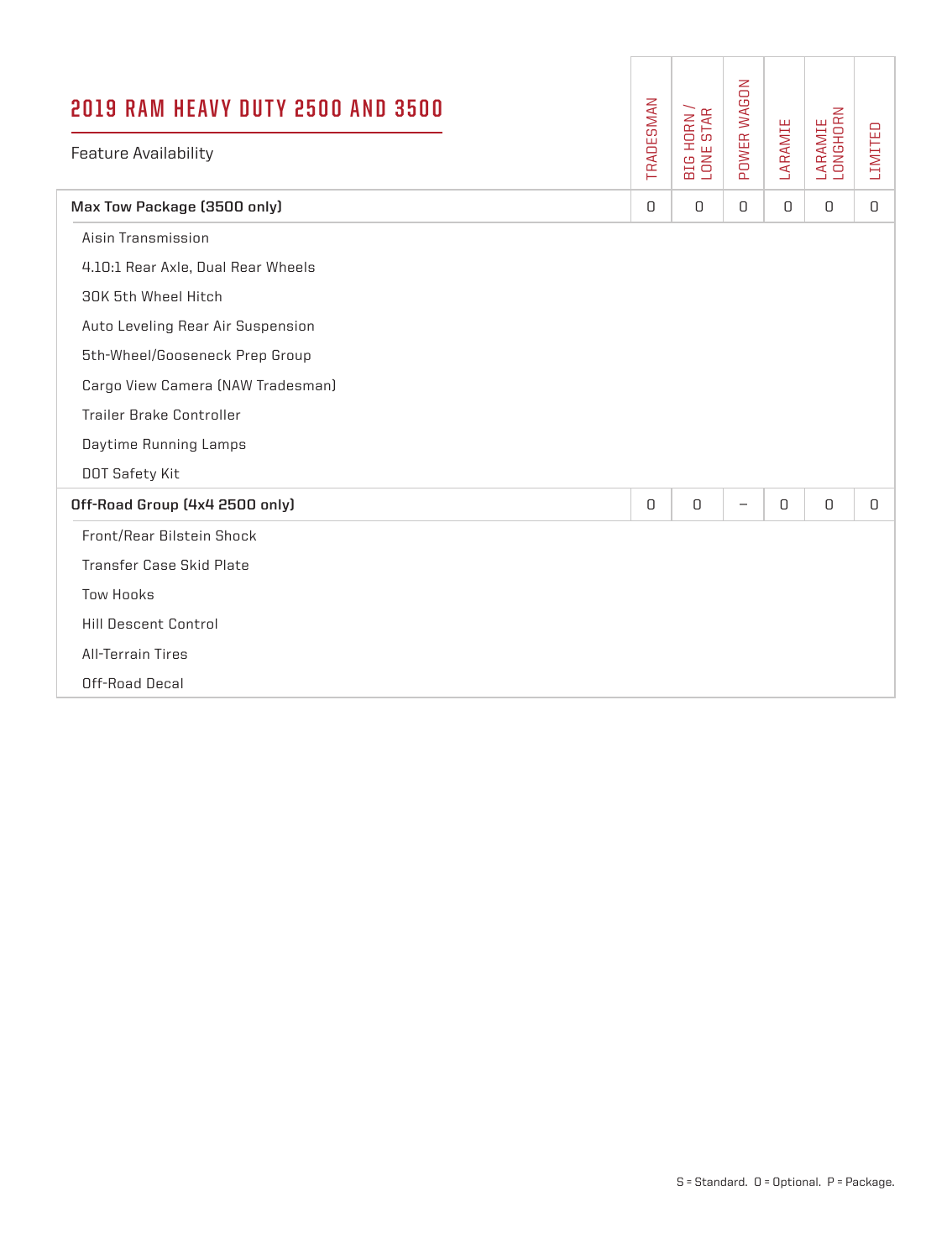| <b>2019 RAM HEAVY DUTY 2500 AND 3500</b>                      |            |                         | POWER WAGON       |                   |                     |                   |
|---------------------------------------------------------------|------------|-------------------------|-------------------|-------------------|---------------------|-------------------|
| <b>Feature Availability</b>                                   | TRADESMAN  | BIG HORN /<br>LONE STAR |                   | LARAMIE           | LARAMIE<br>LONGHORN | LIMITED           |
| Power Wagon Equipment Group (4x4 2500 only)                   | 0          |                         | S                 | $\qquad \qquad -$ |                     | $\qquad \qquad -$ |
| <b>Articulink Suspension</b>                                  |            |                         |                   |                   |                     |                   |
| Front/Rear Bilstein Shocks (Power Wagon Tuned)                |            |                         |                   |                   |                     |                   |
| <b>Hill Descent Control</b>                                   |            |                         |                   |                   |                     |                   |
| Tru-Lok Front & Rear Axles                                    |            |                         |                   |                   |                     |                   |
| 4.10 Axle Ratio                                               |            |                         |                   |                   |                     |                   |
| <b>Tow Hooks</b>                                              |            |                         |                   |                   |                     |                   |
| <b>Fuel Tank Skid Plate</b>                                   |            |                         |                   |                   |                     |                   |
| Transfer Case Skid Plate                                      |            |                         |                   |                   |                     |                   |
| Front Electric 12,000-lb. Winch                               |            |                         |                   |                   |                     |                   |
| Black Wheel Flares, Power Wagon Design                        |            |                         |                   |                   |                     |                   |
| Fog Lamps                                                     |            |                         |                   |                   |                     |                   |
| Bright Chrome Front and Rear Bumper                           |            |                         |                   |                   |                     |                   |
| Front Disconnecting Stabilizer Bar                            |            |                         |                   |                   |                     |                   |
| 17-In. X 8.0-In. Cast Aluminum Power Wagon Wheel              |            |                         |                   |                   |                     |                   |
| LT285/70R17D OWL Goodyear Wrangler Duratrac All-Terrain Tires |            |                         |                   |                   |                     |                   |
| Wheel Well Liners, Rear                                       |            |                         |                   |                   |                     |                   |
| <b>Premium Lighting Group</b>                                 | -          | 0                       |                   |                   |                     |                   |
| Bi-LED Projector Headlamps with Signature Lighting            |            |                         |                   |                   |                     |                   |
| LED Taillamps and Fog Lamps with Signature Lighting           |            |                         |                   |                   |                     |                   |
| Protection Group (4x4 only)                                   | $\hbox{O}$ | $\hbox{O}$              | $\qquad \qquad -$ | 0                 | $\hbox{O}$          | 0                 |
| Tow Hooks (2500, 3500 Tradesman Regular Cab)                  |            |                         |                   |                   |                     |                   |
| Transfer Case Skid Plate                                      |            |                         |                   |                   |                     |                   |
| <b>RamBox Utility Group</b>                                   | 0          | 0                       | 0                 | 0                 | 0                   | 0                 |
| Stowable Bed Divider and Upper Rail System                    |            |                         |                   |                   |                     |                   |